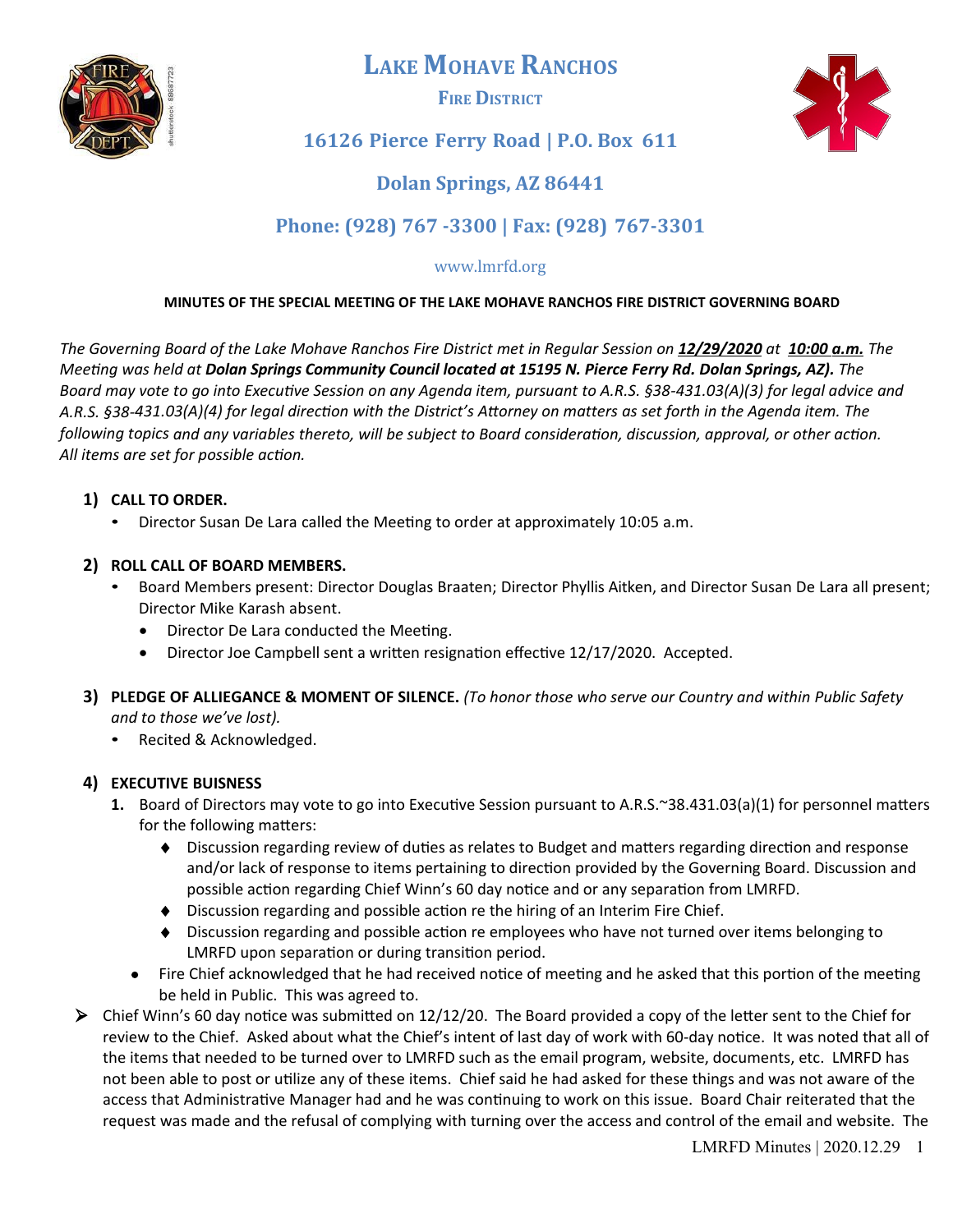Board is looking to work with the best interests of the Fire District. The Statute states that this is a level 4 felony if compliance is not reached. It was noted that requests for minutes, agendas, and requests that have been made to the Administrative Manager have not been responded too since 12-7-20. The Chief responded that he had requested this and she has stated she was going to do it but there was nothing more that he could do. Discussion regarding how all business that was conducted by the Administrator over the last few years was done through email. It was pointed out that the Administrator is the Chief's employee and his responsibility to make the transiton happen. Director Braaten stated he was confused why everything has not been returned to LMRFD.

- $\triangleright$  Review of contract. Chief recently called in sick, provided a doctor's note and while this is fine the Chief is responsible for appointing someone to act in your stead. No key had been provided to retrieve the mail from the post office. You never informed me that you had named someone in charge. Mike Pettway was apparently your selection but you did not provide them with direction. You did not let the Board Chair know what you had set up. Your office was locked and items needed for Board meeting was not available for use. I did authorize the changing of the lock to retrieve the items needed and left the key to your office taped to your computer and the second key was put in the lock box in the reception office that had always been used to hold a key for the Chief's office. Payroll had to be submitted during this time frame and your staff person required a great deal of assistance to process the payroll. Director Aitkens stated she had contacted DHS regarding the lack of turning over the items. She outlined the procedure that will take place if the stalemate with turning over the items continues. Director Aitken stated she expected all of the passwords and logins that control the website and email would need to be provided by no later than today. The Chief said he would pass on the severity of the situation.
- $\triangleright$  Credit Card Statement revealed that a purchase of a tail light assembly on the Chief's truck. The Chief explained that he replaced the bulb in the tail light assembly several times and it keeps going out and this was one of the fixes that he tried. It appears to be an electrical problem. Director Braaten stated that he would contact the Dodge Dealership with a question to see if this is a common problem or to google the problem and see what kind of comments have been made by others. This concern over the repair was because there have been a couple accidents with the agency vehicles where LMRFD paid Golden Valley was reimbursed over \$2500 for hitting their vehicle at an incident. The agency truck hit the door at Meadview removing it's mirror and damaging the door. No drug tests were done. The Chief stated he was unaware of the Policy about drug testing.
- $\triangleright$  Concerns about the condition of the Fire Station regarding it's cleanliness and pest control. The notice on the fridge about the vermin they have caught or seen. The Station's condition reflects on the attitude of staff and people. There does not appear to be a sense of pride in where they work. There appears to be a lack of leadership. The infestation of the rats, mice, snakes, and scorpions should be addressed with the Pest Control Company as well as the cleanliness and maintenance of the building. This would also apply to the vehicles. I saw that the staff had a form to fill out and keep track of the vehicle maintenance and items on the vehicles. Those forms haven't been used in months. It appears that a second generator has come up missing but you won't be able to track when the last tme it was on the truck because those forms are not being utliied. Chief responded he had no idea that there were no reports of missing equipment. He was asked how he would know that there was a need for vehicle maintenance? He stated that there is monthly maintenance done on the vehicles but no response on how this is determined. He stated there was no money to pay for pest control. It was pointed out that \$11,300.00 was paid in overtime to one employee but we had no money for pest control.
- $\triangleright$  Chief was given opportunity to respond. He had no additional comments to make. Director Braaten had no further comments to add. Director Aitken requested the Chief sign the letter that he wanted this meeting in public and that he had received it. This was done.
- $\triangleright$  Last item that the Attorney stated that Employee Personnel records and vendor files are within the Boards prevue to look at but not remove from the Office minus any medical HIPPA items. Chief Winn stated that we would have to fill out a public request to view these items. He was informed that he knew that the Board did not have to fill out those forms. The request has been made but he has refused to allow this item.

Adjourn to Executive Session at 11:40 AM.

#### **RECONVENED AT 12:15 PM**

Director Aitken motioned to reconvene Regular Session at 12:15 pm. Director Braaten seconded. No discussion. Direcotr Aitken aye, Director Braaten aye, and Director De Lara aye. Motion carried, unanimously.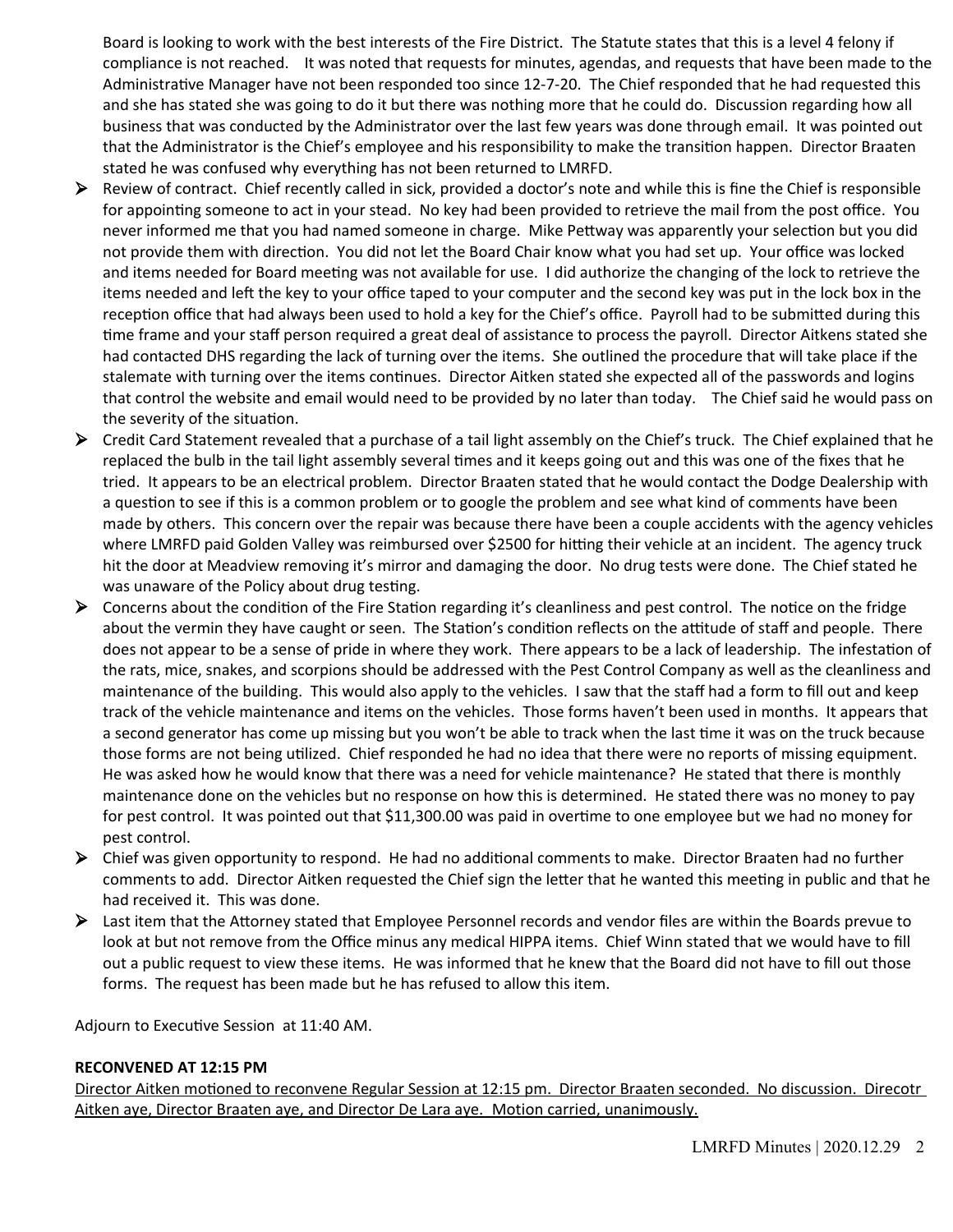#### **5) REGULAR SESSION**

- $\triangleright$  Question to the Chief: Is EVR connected with any other repair shop? Response not that the Chief knows of. When were they selected to be the main repair shop? Response was shortly after he became Chief. Are you aware of any relationships with your employees that are related that are receiving pay or benefits.
- $\triangleright$  This was asked due to the fact the minutes reflect that Karen Jackson was related to someone at the Martin Swanty group. It was her husband. This was a grossly hypocritical action when you look at a the releasing of a volunteer who receives no financial benefit but is related to Director Aitken and Karen Jackson has the same relationship as it is her husband that works at Swanty and would get a commission on business he brings to the business and this would definitely fit the description of the statute that was used to try to remove the volunteer. The minutes show discussion about EVR and Swanty doing the transmission but nothing in the minutes show approval for EVR to do the transmission.
- $\triangleright$  Is the Ambulance back in service? There was an additional repair the alternator and the unit was returned to service. There is a warranty on parts.
- $\triangleright$  Did Karen Jackson ever disclose her relationship to Lovelle Barret? Chief stated he was unaware of the relationship.  $\blacktriangleright$

a.) Discussion and possible action re Chief Winn's 60 day notice submitted 12/12/2020. Any further discussion needed? Director Braaten motioned to terminate the contract with Chief Winn for cause effective immediately. Director Aitken seconded. Discussion none. Director Braaten aye, Director Aitken aye, and Director De Lara aye. Motion carried, unanimously.

b.) Discussion and possible action re the hiring of an Interim Fire Chief.

The following information is being used to make this decision. Recommendation from Chief Pat Moore of Bullhead, recommendation from Fire Chief now located in Oregon, recommendation Supervisor Jean Bishop as a good local candidate, local recommendation from former Board member. The fact that he was accused of lying but no lies are submitted into the record just the statement, witness to the submitting of materials to the Board Chair that showed he attended the workshop and paid for the workshop. We need someone immediately, I am noting the training he worked to make happen, he was good at applying for grants, and he appeared to have a good relationship with employees. I think a lot was made of an incident in his personal life that was dismissed and be all accounts from the Board said this had nothing to do with the fring of Tim Bonnee. The Accountant that worked for the district at the tme stated he had very little contact with the Chief because the Administrative Assistant was being used to do the business of LMRFD at the direction of the Board. Mr. Gabe Budra stated he would be happy to work with him.

Director Aitken made a motion to bring back Tim Bonnee as Interim Fire Chief. Director Braaten seconded. Discussion none. Director Aitken aye, Director Braaten aye, and Director De Lara aye. Motion carried, unanimously.

This will be a contracted positon as Interim Fire Chief and will be for 6-months. At the 3-month mark there will be a review that will look to see if any additional guidance is necessary. After 6-months upon successful completion of the Interim period he will be made Fire Chief.

c.) Discussion and possible action regarding employees who have refused to turn over LMRFD intellectual property, documents, equipment, keys, and any and all items belonging to LMRFD. The website and email program are still under the control of the Administrative Manager. Chief stated he had the passwords and logins. There are three people who will testify that the laptop was provided to Karen Jackson. Chief stated the laptop has been returned. Director Aitken asked how long the Chief has been in possession of the passwords and logins. He did not provide a date. Chief stated he had all passwords and logins except website, email, Lexipol, and a QuickBooks password for the Accountant. The changes to the passwords on the recepton desk computer were changed after 12-9-2020 so no access.

Director De Lara motioned if there is no response by 5:00 PM from Karen Jackson or receiving all information that leads to control of website and email program with a signed document from her saying she is no longer the administrative of the website or email program LMRFD will take immediate action to file complaints with the County and the State regarding the situaton. Director Braaten seconded. No further discussion. Director Braaten aye, Director Aitken aye, Director De Lara aye. Motion carried, unanimously.